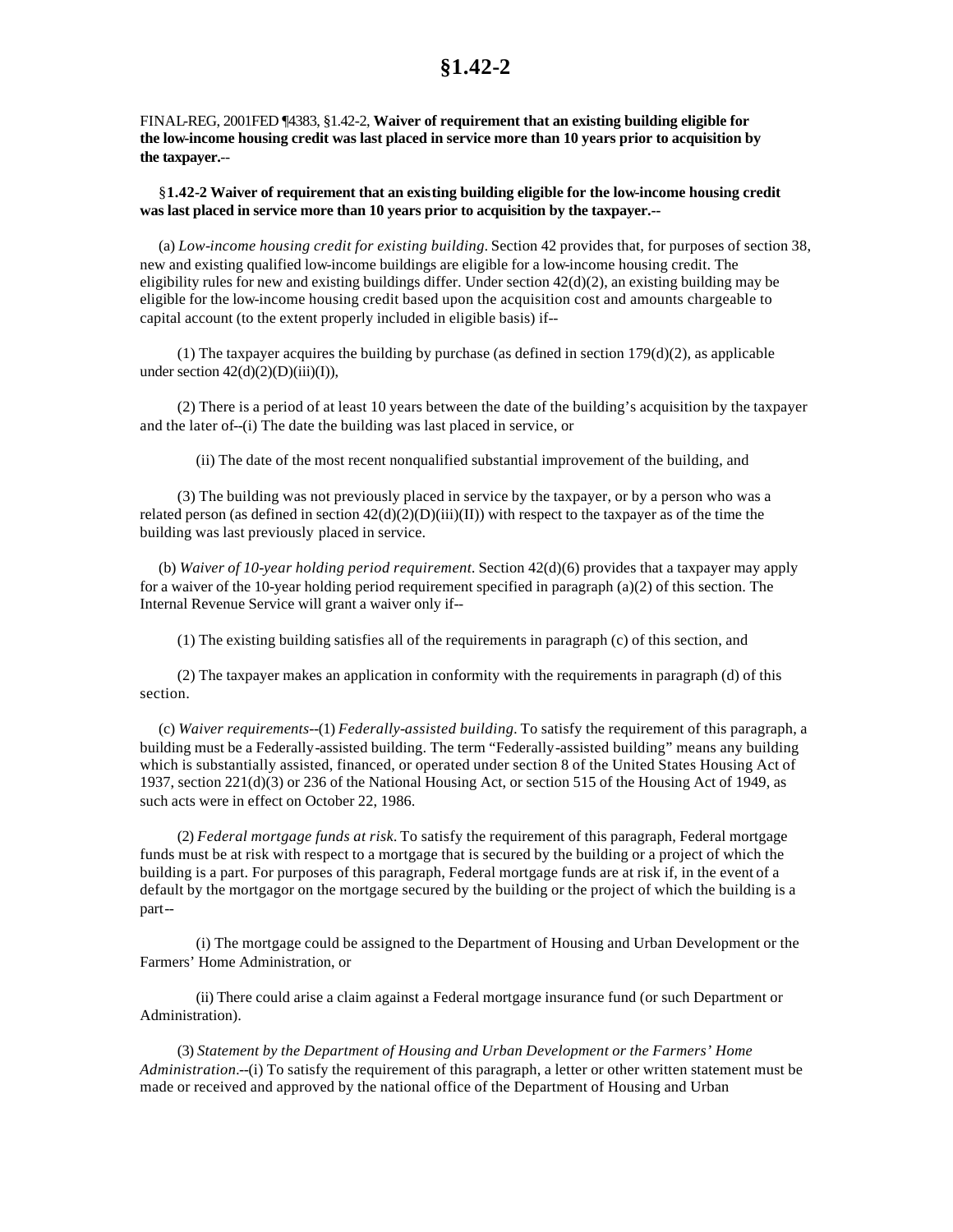Development or the Farmers' Home Administration ("the Federal agency"). This letter or statement shall include the following:

(A) A statement that, as of the earlier of the time of the taxpayer's acquisition of the building or the taxpayer's application for a waiver, the building is a Federally-assisted building within the meaning of paragraph  $(c)(1)$  of this section and identifies the source of Federal assistance;

(B) A statement that a waiver of the 10-year holding period requirement is necessary to avert Federal mortgage funds being at risk within the meaning of paragraph  $(c)(2)$  of this section; and

(C) A statement that the Federal agency has taken a Federal agency action as described in paragraph  $(c)(3)(ii)$  of this section.

(ii) The following specified Federal agency actions shall be the only means of satisfying the requirement of this paragraph:

(A) The Federal agency intends to accept an assignment of a mortgage secured by the building or the project of which the building is a part, and such assignment requires payments by the agency or a mortgage insurance fund maintained by the agency to the prior mortgagee;

(B) The Federal agency or a mortgage insurance fund maintained by the agency intends to accept, as a consequence of foreclosure proceedings or otherwise, conveyance of the building or the project of which the building is a part;

(C) The Federal agency or a mortgage insurance fund maintained by the agency intends, as a consequence of default, to take possession of, hold title to, or otherwise assume ownership of the building or the project of which the building is a part; or

(D) The Federal agency has designated the building or the project of which the building is a part as a troubled building or project. A designation of a troubled building or project must satisfy the following requirements:

(*1*) Designation of troubled status must be based on a review by the Federal agency of the financial condition of the building or project and on a determination by the Federal agency of a history of financial distress or mortgage defaults;

(*2*) Designation of troubled status must be made or received and approved by the national office of the Federal agency; and

(*3*) Federal agency regulations or procedures must provide that, in the event of transfer of the ownership of a designated troubled building or project, the building or project may be subject to continued review by the Federal agency. Each Federal agency may prescribe its own standards and procedures for designating a troubled building or project so long as such standards are consistent with the requirements of this paragraph  $(c)(3)(ii)(D)$ .

(4) *No prior credit allowed.* The requirement of this paragraph is satisfied only if no prior owner was allowed a low-income housing credit under section 42 for the building.

(d) *Application for waiver*--(1) *Time and manner.* In order to receive a waiver of the 10-year holding period requirement specified in paragraph (a)(2) of this section, a taxpayer must file an application (including the applicable user fee) that complies with the requirements of this paragraph (d) and Rev. Proc. 90-1 , 1990-1 I.R.B. 8 (or any subsequent applicable revenue procedure). The application must be filed by a taxpayer who has acquired the building by purchase or who has a binding contract to purchase the building. Such binding contract may be conditioned upon the granting of a waiver under this section. The application may be filed at any time after a binding contract has been entered into, but no later than 12 months after the taxpayer's acquisition of the building. An application for a waiver of the 10-year holding period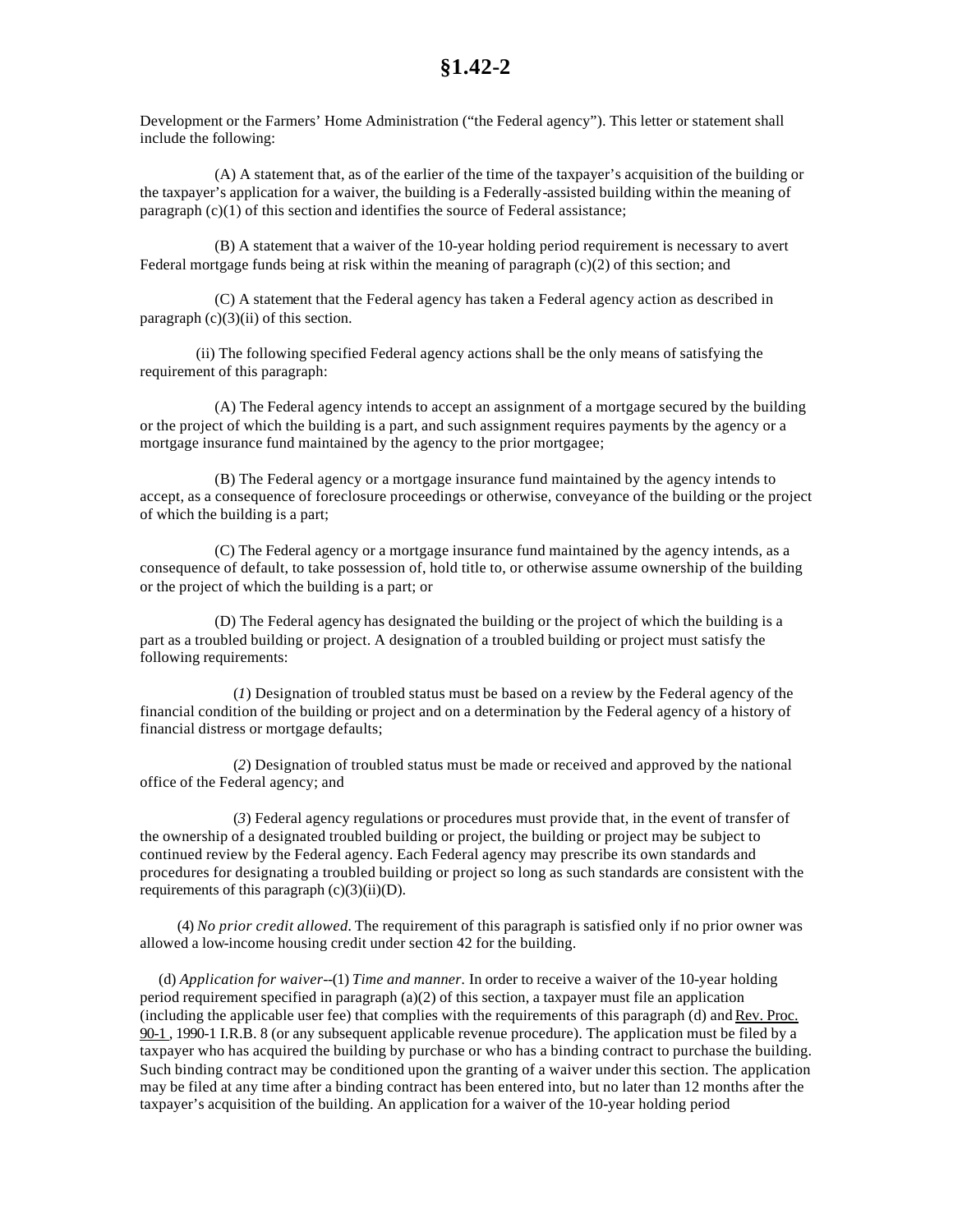## **§1.42-2**

requirement must not contain a request for a ruling on any other issue arising under section 42 or other sections of the Internal Revenue Code. An application for a waiver of the 10-year holding period requirement must be mailed or delivered to the address listed in section 3.01 of Rev. Proc. 90-1 (or any subsequent applicable revenue procedure).

(2) *Information required.* An application for a waiver of the 10-year holding period requirement must contain the following information:

(i) The taxpayer's name, address and taxpayer identification number;

(ii) The name (if any) and address of the acquired building and the project (if any) of which it is a part;

(iii) The date of acquisition or the date of the binding contract for acquisition of the building by the taxpayer and the expected date of acquisition, the amount of consideration paid or to be paid for the acquisition (including the value of any liabilities assumed by the taxpayer), and the taxpayer's certification that such acquisition is by purchase (as defined in section  $179(d)(2)$ , as applicable under section  $42(d)(2)(D)(iii)(I));$ 

(iv) The identity of the person from whom the building is acquired, and whether such person is a Federal agency, a mortgagee holding title to the building, or the mortgagor or prior owner;

(v) The date the building was last placed in service and the date of the most recent (if any) nonqualified substantial improvement of the building (as defined in section  $42(d)(2)(D)(i)$ );

(vi) The taxpayer's certification that the building was not previously placed in service by the taxpayer, or by a person who was a related person (as defined in section  $42(d)(2)(D)(iii)(II)$ ) with respect to the taxpayer as of the time the building was last placed in service;

(vii) The amount and disposition (e.g., discharge, assignment, assumption, or refinance) of the outstanding mortgage at the time of acquisition and the identities of the mortgagee and mortgagor;

(viii) The taxpayer's certification that no prior owner was allowed a low-income housing credit under section 42 for the building (made to the best of the taxpayer's knowledge, with no documentation from other persons needed to be submitted); and

 $(ix)$  The statement from the Federal agency required by paragraph  $(c)(3)(i)$  of this section.

(3) *Other rules.* (i) In the event that an acquired building will be owned by more than one taxpayer, a single application for waiver may be filed by one taxpayer on behalf of the co-owners if the application contains the names, addresses and taxpayer identification numbers of the other owners. A general partner or a designated limited partner may file an application for waiver on behalf of a partnership.

(ii) In the event that multiple Federally-assisted buildings in a project are being acquired by the taxpayer, a single application for waiver with respect to such buildings may be filed if the application contains the required information set out for the address of each Federally-assisted building involved.

(iii) In the event that specific Federally-assisted buildings are being acquired by the taxpayer in a project consisting of multiple buildings that may or may not be Federally-assisted, a single application for waiver with respect to the Federally-assisted buildings being acquired may be filed if the application contains the required information set out for the address of each Federally-assisted building being acquired.

(4) *Effective date of waiver.* A waiver will be effective when granted in writing by the Internal Revenue Service after submission of a completed application for waiver filed under this paragraph (d).